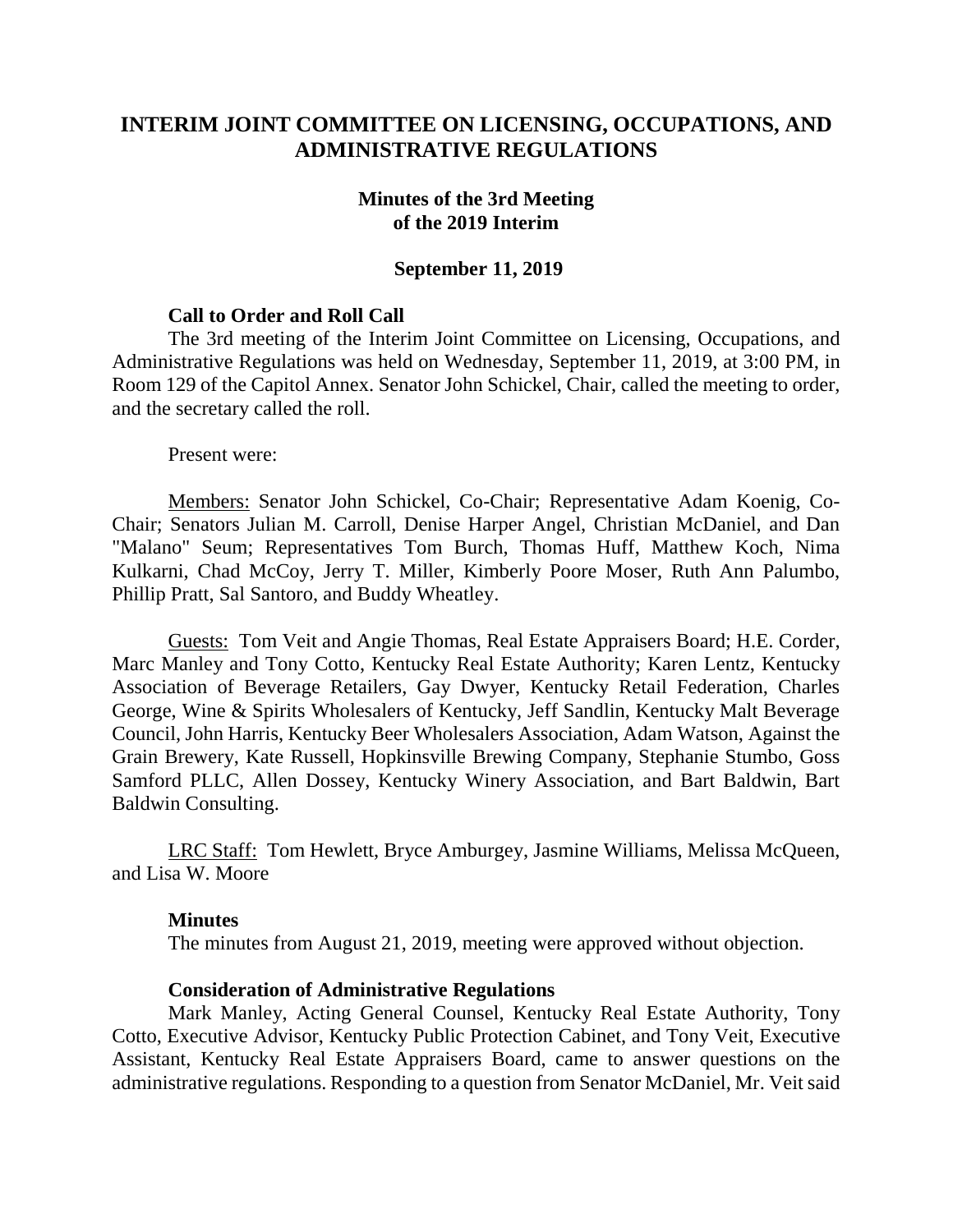the \$450,000 is already being generated by about 1,600 licensed appraisers annually in Kentucky.

Chairman Schickel motioned to pass over administrative regulations 201 KAR 030:110 and 201 KAR 030:190 because there are no new fee increases. The administrative regulations were passed over with no objections from the committee members.

Tom Hewlett, Committee Staff Administrator, Interim Joint Committee on Licensing, Occupations, and Administrative Regulations, explained 201 KAR 030:330 to the committee. Chairman Schickel motioned to passed over the administrative regulation and there was no objection.

## **Kentucky Guild of Brewers**

Adam Watson, Against the Grain Brewery, said the Kentucky Guild of Brewers is pleased to report another year of continued growth, and increased economic impact. He thanked the Kentucky General Assembly for the support and legislative changes that have made the growth possible. The craft brewing industry has reached new levels of competitiveness, with changes in both the market place and customers' expectations and demands. It remains imperative to continue efforts to modernize and advance Kentucky's alcohol laws, improve the tax structure, and avoid pitfalls of those seeking to keep everything as it has always been.

Mr. Watson said Kentucky continues to rank toward the bottom among states in terms of brewers per capita. Tremendous potential for growth still exists. Kentucky remains an under saturated state as opposed to several others. Market demands for quality craft product continue to drive the opportunity for growth.

Mr. Watson said the focus remains on building the brands, assuring production of quality products, and enhancing customer service and tourism experiences. The primary goal is the production of high quality craft beer. The craft beer industry is about creating synergies with each other, industry partners, industry sectors, and our communities. This includes synergy with the General Assembly and policy makers to move Kentucky forward.

Mr. Watson said small independent American craft brewers contributed over \$76.2 billion to the United State economy in 2018, up from \$55 billion just two years ago. The craft beer industry supports more than 500,000 jobs. While overall beer sales by volume in 2018 had a loss of 0.8 percent, craft beer had a four percent increase in volume growth and production. According to the Unites States Department of Labor, wages in the beer industry remain among the highest of the 350 industries surveyed. The demand for local products increased ten percent as preferred products to consumers. Spiked seltzer, cans, crowlers and local craft beer are in demand.

Committee meeting materials may be accessed online at https://apps.legislature.ky.gov/CommitteeDocuments/50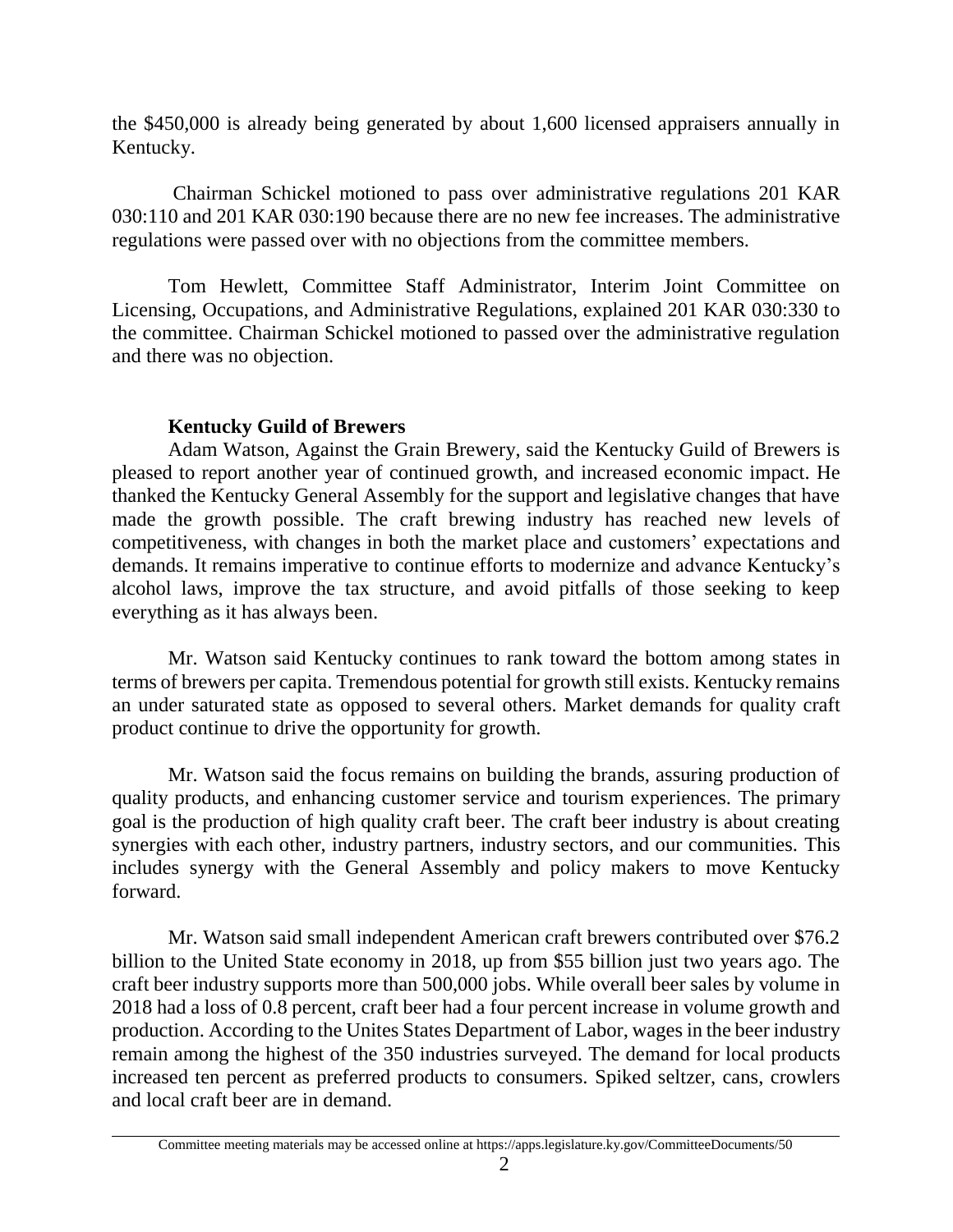Mr. Watson said Kentucky craft breweries led the nation in 2018 for growth with 69 active licensed craft breweries. Currently, 30 existing breweries have confirmed expansion activity, and 42 percent of existing Kentucky craft brewers are already expanding operations. In 2018, Kentucky craft beer had a \$657 million economic impact. So far in 2019, mid-year data shows its economic impact has increased to \$765 million. More Kentucky craft brewers are exporting than in 2018. Kentucky craft beer is now sold to more than 45 states and over 25 countries, but priority should remain on investment in Kentucky. Production numbers have also increased.

Mr. Watson said Kentucky craft breweries have created 133 new jobs so far in 2019, while employing over 1,000 Kentuckians. The breweries offer Kentucky tourism amenities such as tap rooms. Fifteen brewers also offer food, roof top experiences, farm, or other amenities that draw visitors to Kentucky microbreweries.

Mr. Watson said Kentucky microbreweries have already invested \$6.6 million this year in the Commonwealth in expansions in the form of additional equipment, new tanks, canning lines, buildings, improvements, and new brewery openings. Currently, of the known existing craft brewers that are expanding operations, an additional \$13 million will be invested in Kentucky breweries and operation by the end of 2020. He gave some specific, local examples, including Goodwood Brewing Company located in Frankfort, Kentucky. He offered to give any legislator that was interested a tour of any of the local facilities.

Kate Russell, owner and operator of Hopkinsville Brewing Company, shared her personal success story with the committee. Ms. Russell is a single mother of two children, a veteran, and a brewer. She employees 12 people, and is investing an additional \$250,000 to buy the building next door and increase the breweries capacity. She said it offers tap room sales and distributing to other licensed retailers. She also noted the brewery is not just her passion, but her livelihood, and how she provides for her family.

Mr. Watson said Kentucky craft brewers expansions have continued to lead to the location, creation, and expansion of even more new support industries and indirect jobs in Kentucky, as well as enhancing its tourism experience. The Kentucky craft beer festivals yield a big draw and enhance tourism. Attendance for the Annual Craft Bash was up 15 percent this year over last year, and over 1,700 visitors attended the festival, traveling from 21 different states.

Mr. Watson said Kentucky brewers partner with the Kentucky Department of Agriculture, Kentucky Proud and local farmers, Kentucky Tourism, Kentucky Arts and Heritage Cabinet, and Kentucky's Economic Development Cabinet. The Kentucky microbreweries have made over \$500,000 in local charitable donations to their communities supporting over 294 community organizations and charitable groups. The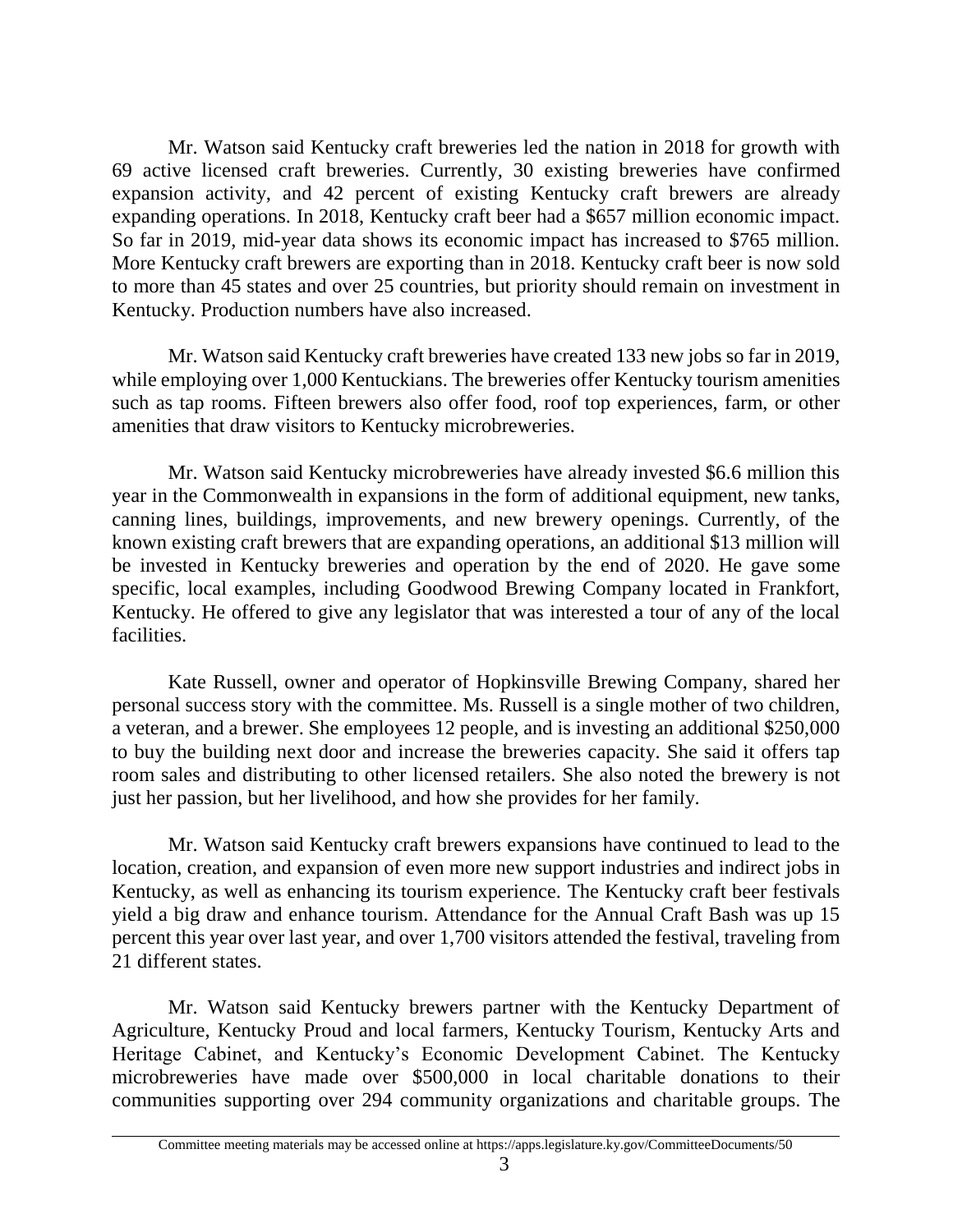Kentucky brewers donate approximately 10 million pounds of spent grain to help Kentucky farmers.

Kentucky craft beer has both a direct and indirect economic impact in the Commonwealth including: 1) investment of new dollars in Kentucky; 2) Kentucky based infrastructure and jobs; 3) industry revenue and sales; 4) wages and benefits to Kentuckians they employ; and 5) tax revenue (federal, state, and local). The ripple effect of beer benefits include: agriculture, manufacturing, construction, transportation, affiliate industries, service industries, and many other businesses whose livelihood depends on or is supported by the craft beer industry.

Mr. Watson said the craft brewing industry is concerned with several key issues both nationally and in Kentucky. They include: transparency; brewery and producer direct to consumer sales (shipping and limited self-distribution for small brewers); franchise reform; excise tax and tax reform; tariffs and trade; underage drinking and responsible consumption; preservation of existing privileges; independent distribution systems; access to materials; water quality; modernization of state's alcohol laws; and threats to the ability to be competitive.

Responding to a question from Representative Miller, Mr. Watson said craft brewers use a variety and vast quantity of ingredients, so it is difficult to source all of them in Kentucky. Currently, Kentucky Hops is coming along nicely, but the right strains that grow here and can compete with the ones grown in their natural habitat are still being perfected. Barley is beginning to be processed in Kentucky instead of being shipped from other states. Kentucky wants to use its own products and processing plants whenever possible.

Senator Seum said he is proud and often advocates for his local craft breweries. He noted they are great for tourism and stimulate the local economy.

## **Kentucky Winery Association**

Mr. Allen Dossey, President, Kentucky Winery Association (KWA), said the first item on the KWA's legislative agenda is to raise the Kentucky small farm winery gallon limit to 500,000 from 100,000. He noted this is important to be competitive with surrounding states. Indiana's limit is 1,000,000, and the Ohio, Missouri, and Iowa limits are 500,000.

The second item on the legislative agenda is to allow a Kentucky small farm winery to open earlier on Sunday in an effort to remain competitive with surrounding states. They would like to open at 11:00 a.m. on Sundays instead of the current time of 1:00 p.m. This would significantly help tourism sales. This would also put the statute for wineries equal to the laws for restaurants that serve alcohol.

Committee meeting materials may be accessed online at https://apps.legislature.ky.gov/CommitteeDocuments/50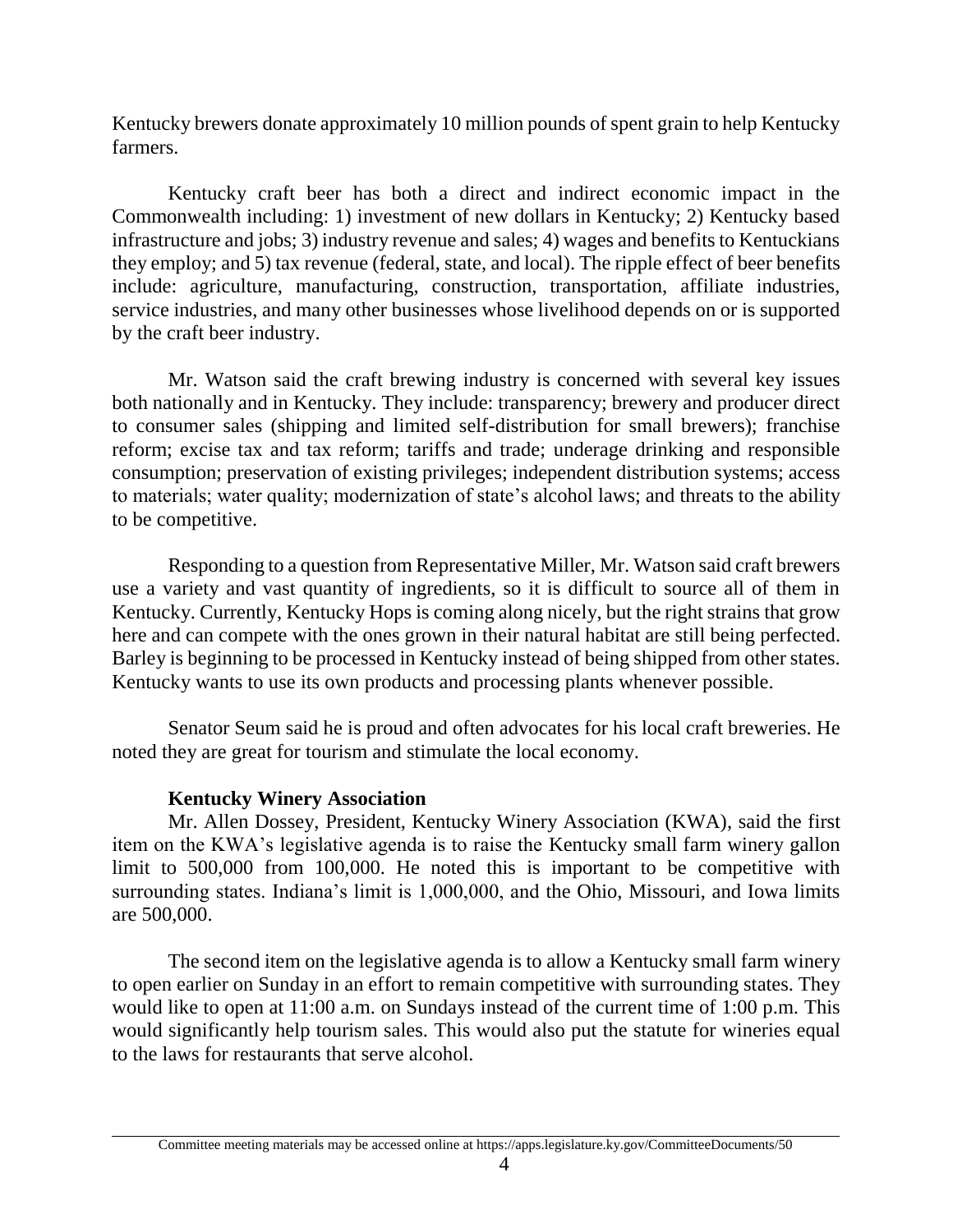The third legislative agenda item is to allow a Kentucky small farm winery the ability to self-distribute their wine if they produce less than 50,000 gallons. He said 15 states have such a program and this really helps small farm wineries to have a level playing field.

The KWA supports legislation that allows the "direct to consumer" shipping of wine into and out of Kentucky. They are fully in favor of direct shipping to consumers.

Mr. Dossey clarified that the KWA is not asking for any additional monies. They only want the flexibility to do their job to the best of their ability. He also noted there are viable reasons not to get a full winery license. For example, regular wineries are not allowed to have the wine tastings like the small farm wineries can.

Senator Schickel said the story of the Purple Toad winery in Paducah is a great success story. Mr. Dossey said they were biggest small farm winery in operation in Kentucky.

Responding to a question from Representative McCoy, Mr. Dossey said it is a state restriction that mandates the 1:00 p.m. opening time. It will require changing state law with a local mandate option for small farm wineries to open at 11:00 a.m. like most surrounding states.

Senator Seum mentioned that Senator Carroll has vast knowledge in the winery business, and was an original founder of the wineries in Kentucky.

Responding to a question from Representative Palumbo, Mr. Dossey said he would provide a list of the eight states allowing wineries to distribute their wine if they produce and sell less than 50,000 gallons.

Senator Carroll thanked the chairman and the committee for allowing the growth of the wine industry in Kentucky. He is proud that the wine industry is now active in all parts of the state. Mr. Dossey said there are 65 Kentucky-based wineries.

Responding to a question from Representative Moser, Mr. Dossey said when the original limits were incorporated in the wine industry, no one envisioned the tremendous growth that would occur. He said wine was underappreciated in this part of the country and there were very few wineries. He said 83 percent of wine in Kentucky is consumed and purchased by women, and the growth in the industry has superseded the limitations. Representative Moser said it is time to revisit the limits and revise accordingly.

# **Wholesale and Retail Tiers**

Mr. Charles George, Wine & Spirits Wholesalers of Kentucky, said Kentucky's wine and spirits wholesalers, beer distributors, and alcohol retailers employ nearly 16,000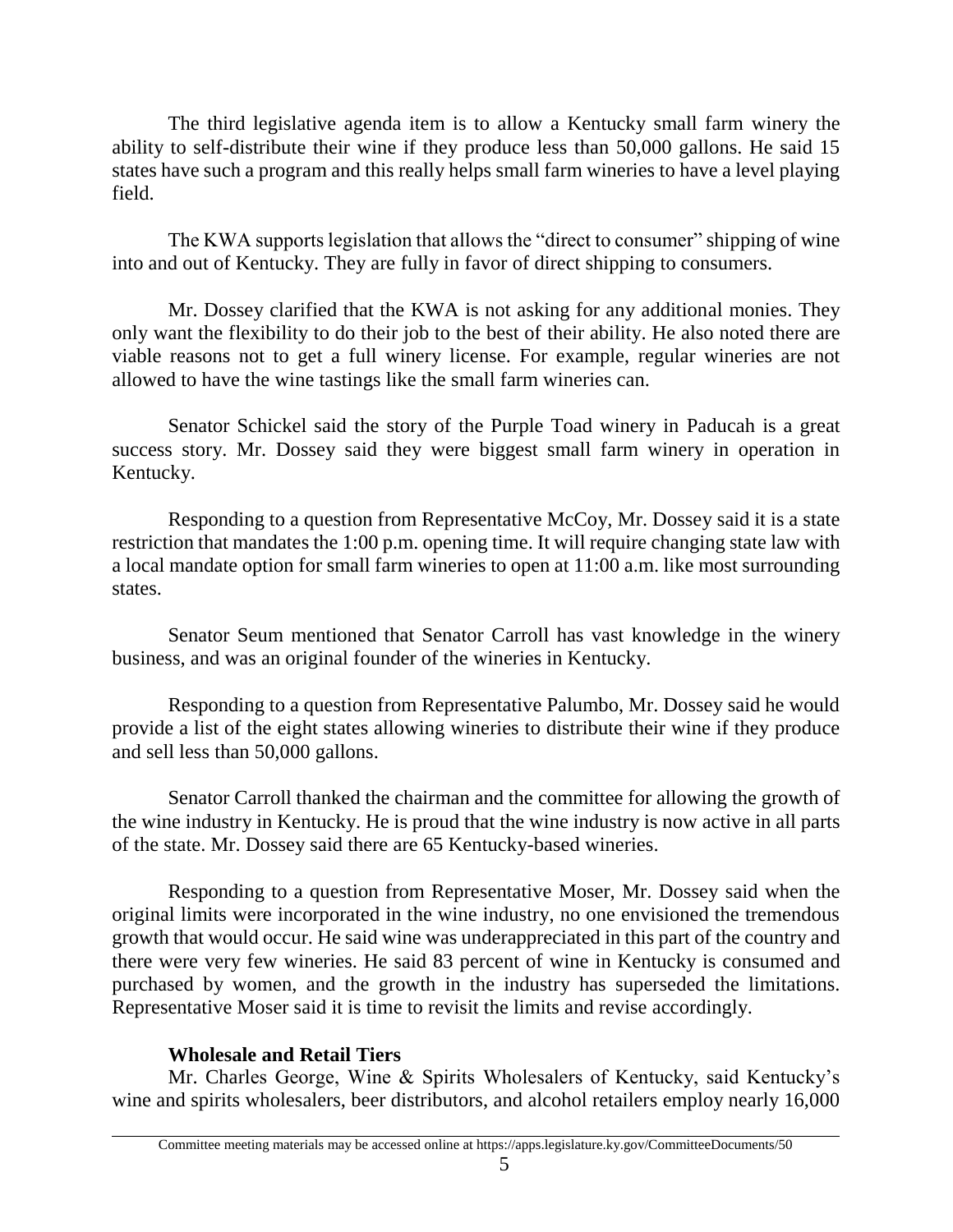Kentuckians in 104 counties across the Commonwealth in jobs ranging from accounting and sales to logistics and truck delivery. The alcohol wholesale and retail industries generate nearly \$500 million in taxable wages and collect hundreds of millions of dollars for state and local governments, which helps to support families, communities, and schools. The industry is supported by over 8,000 businesses in the Commonwealth. He has much respect for the distillers, but the alcohol has to be distributed and sold in a safe manner.

Mr. John Harris, Kentucky Beer Wholesalers Association, discussed his family owned River City Distributing Company. He said they have 200 employees, and offer \$90,000 a year truck driving jobs, and a union environment. He said he is proud that he has a significant number of employees who have over twenty years in his business and will eventually retire from his company.

Ms. Karen Thomas Lentz, Kentucky Association of Beverage Retailers, said there are over 4,000 off-premise retailers, which include package stores, grocery stores, pharmacies, convenience stores, and general stores. There is approximately 3,713 employees, and a \$99.4 million total payroll. She noted there is over \$2 billion in products sold annually.

Ms. Lentz said there are over 800 retail package stores licensed to sell liquor by the package in Kentucky. She said approximately 85 percent employ fewer than ten employees, and are considered true family businesses. She said small retail package liquor will require a \$400-500,000 initial investment, and this is just for inventory, supplies, and start-up employees, not the building. It would take \$4 million or more to open a large party store. She noted that taxes are paid on all the inventory and they contribute significantly to the economic well-being of the community.

Mr. George said prohibition proved to be a huge failure. He said alcohol is a sensitive product, but the 3-tier system provides checks and balances. Three big benefits of the three tiers are consumer safety, tax collection, and product selection.

Mr. Sandlin, Kentucky Malt Beverage Council, said his company employs 62 fulltime workers and offers a variety of jobs. He said employees with a Commercial Driver's License (CDL) are the most difficult to retain. He said the council utilizes 31 suppliers, with 8 being Kentucky craft suppliers, 3 Kentucky distilleries, and are a part of Purple Toad. He said they take the product into the retail stores and assist in pricing and displaying.

Gay Dwyer, Kentucky Retail Federation, said the Kentucky General Assembly passed legislation in 2000 to allow restaurants, who met certain criteria, to sell alcohol on Sundays. This was a game changer as it showed Kentuckians that selling alcohol on Sundays was not the end of the world in their community. Historically dry Kentucky counties are now trending on becoming wet, and there are only 15 counties left out of 120